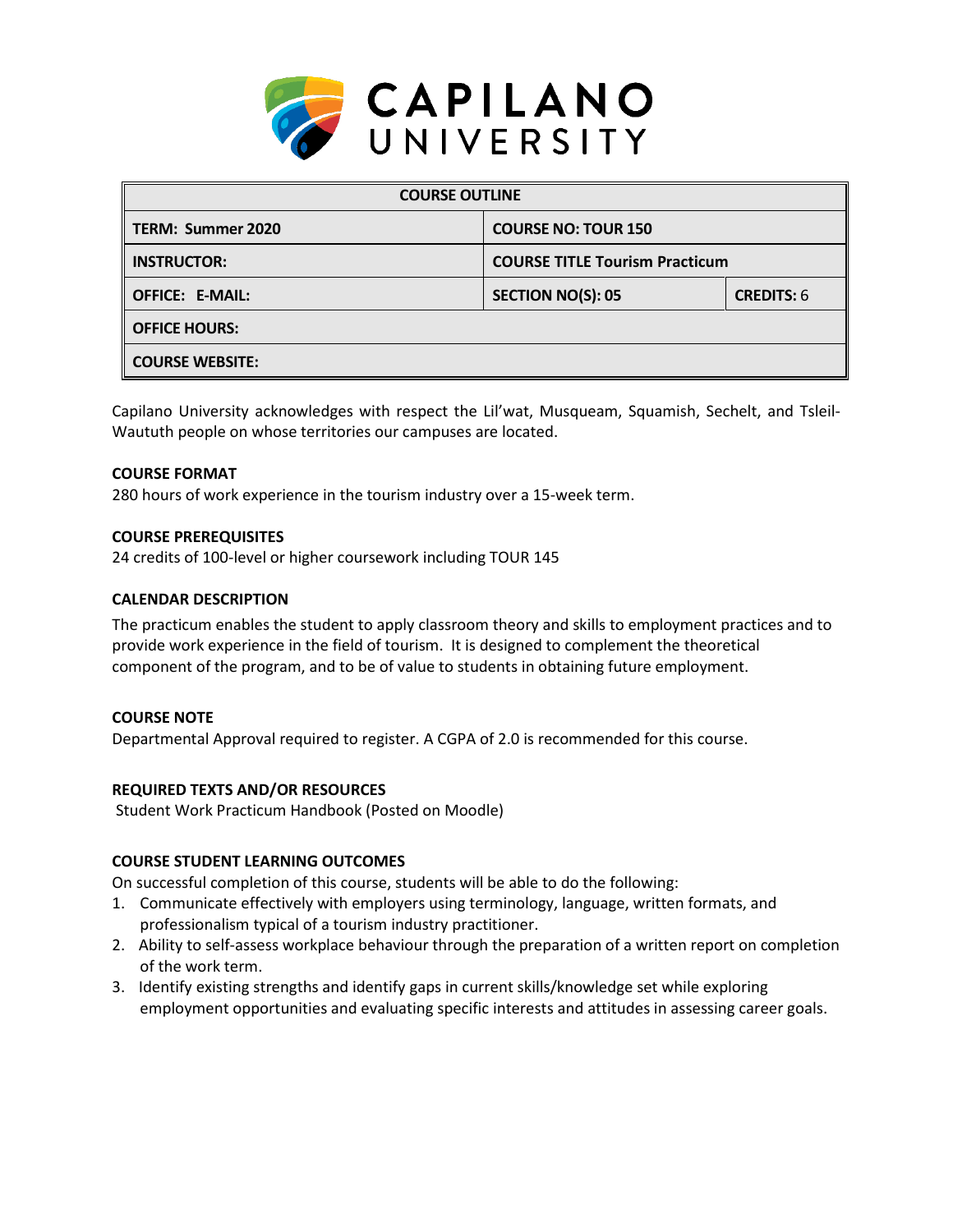- 4. Ability to network within the local and global tourism community while developing interpersonal relations skills with other employees and with their clients/tourists.
- 5. Effectively and professionally interact in the workplace with tourism industry professionals while meeting the needs and expectations of the employer and organization.
- 6. Develop self-awareness, public speaking and leadership skills, and professional behaviours as exemplified by tourism employers.
- 7. Identify and understand the position of the employer organization in the global tourism marketplace.
- 8. Make contacts in the tourism field for future employment opportunities.

# **COURSE CONTENT**

| <b>Week/Date</b>  | Topic(s)                                                                                                                                         |   | <b>Required Readings/Activities</b>                                                                                                                                                    |
|-------------------|--------------------------------------------------------------------------------------------------------------------------------------------------|---|----------------------------------------------------------------------------------------------------------------------------------------------------------------------------------------|
| Practicum<br>Term | Students will work full time or part<br>time for 280 hours during one term in<br>a tourism organization approved by<br>the practicum instructor. | ٠ | 18.66 hours per week on<br>average, including scheduled<br>meetings with work term<br>employer and faculty supervisor.<br>Practicum reports<br>Practicum presentation and de-<br>brief |

## **EVALUATION PROFILE**

| <b>Assessment</b>                                                                                                                                                                 | Individual/Group |
|-----------------------------------------------------------------------------------------------------------------------------------------------------------------------------------|------------------|
| Practicum job description and student-employer work term<br>agreement meet program criteria and are on file before the<br>work term begins.                                       | Individual       |
| Work term objectives (SMART goals) submitted and approved<br>by the instructor by the first 4 weeks of the practicum work<br>term (Moodle).                                       | Individual       |
| Written report of the practicum work term experience;<br>Report details on elearn.                                                                                                | Individual       |
| Presentation of work term experience at mandatory student<br>debrief workshop.                                                                                                    | Individual       |
| Employer evaluation of the students' job performance on file.<br>Student must attain an overall minimum of 'satisfactory' on<br>the Employer Evaluation of the Practicum Student. | Individual       |
| Completion of 280 work hours as reported by the employer<br>through the Employer Evaluation of the Student.                                                                       | Individual       |

Note: All Assessments must meet the departmental grading profile equivalent to a "C" grade (63-66%)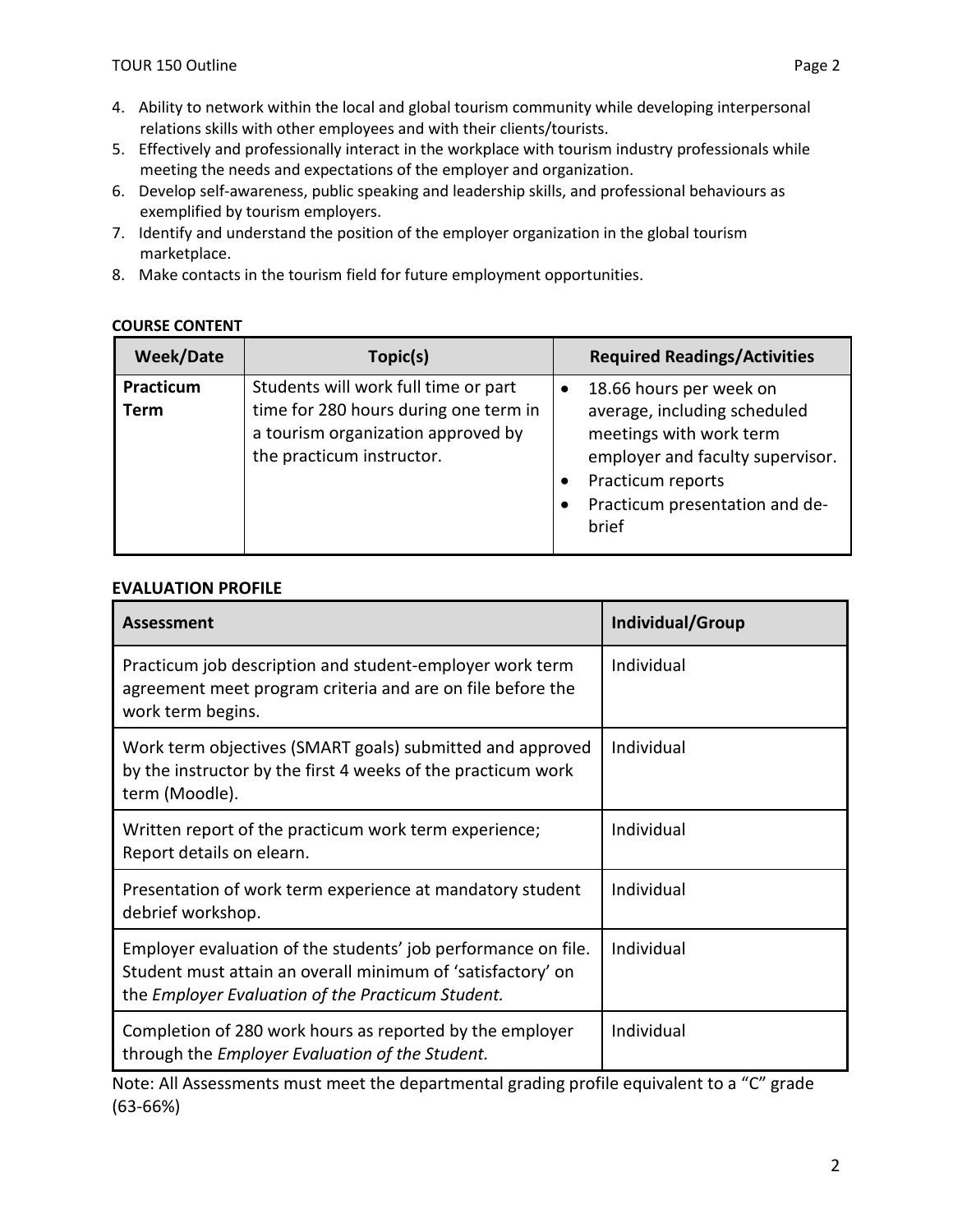## **Participation**

Students must keep all scheduled shifts and appointments with the host organization and the instructor of the course. In addition, students must complete the required hours and participate in a site-visit meeting with the instructor and practicum supervisor.

# **GRADING PROFILE**

# Credit/No Credit

The Faculty Advisor determines if the components of the work experience have been fulfilled and will assign a grade of credit to indicate successful completion of the practicum, according to the assessment criteria indicated above.

| <b>CREDIT</b> | All aspects of the work experience and assessed work are completed on time and |
|---------------|--------------------------------------------------------------------------------|
|               | to a satisfactory or higher standard.                                          |
| NO.           | Aspects of the work experience are not satisfactory, or are not completed or   |
| <b>CREDIT</b> | submitted within the required timeframe or date.                               |

## **Incomplete Grades**

Grades of Incomplete "I" are assigned only in exceptional circumstances when a student requests extra time to complete their coursework. Such agreements are made only at the request of the student, who is responsible to determine from the instructor the outstanding requirements of the course.

## **Late Assignments**

Assignments are due at the beginning of the class on the due date listed. If you anticipate handing in an assignment late, please consult with your instructor beforehand. See course syllabus for penalties associated with late assignments.

## **Missed Exams/Quizzes/Labs etc.**

N/A

## **Attendance**

Students are expected to attend all classes and associated activities. See course syllabus for penalties related to missed classes/activities, and participation section above for more details.

## **English Usage**

Students are expected to proofread all written work for any grammatical, spelling and stylistic errors. Instructors may deduct marks for incorrect grammar and spelling in written assignments.

## **Electronic Devices**

Students may use electronic devices during class for note-taking only or when working in groups on tasks assigned by the instructor. Students should adhere to their host organizations policy on electronic device use.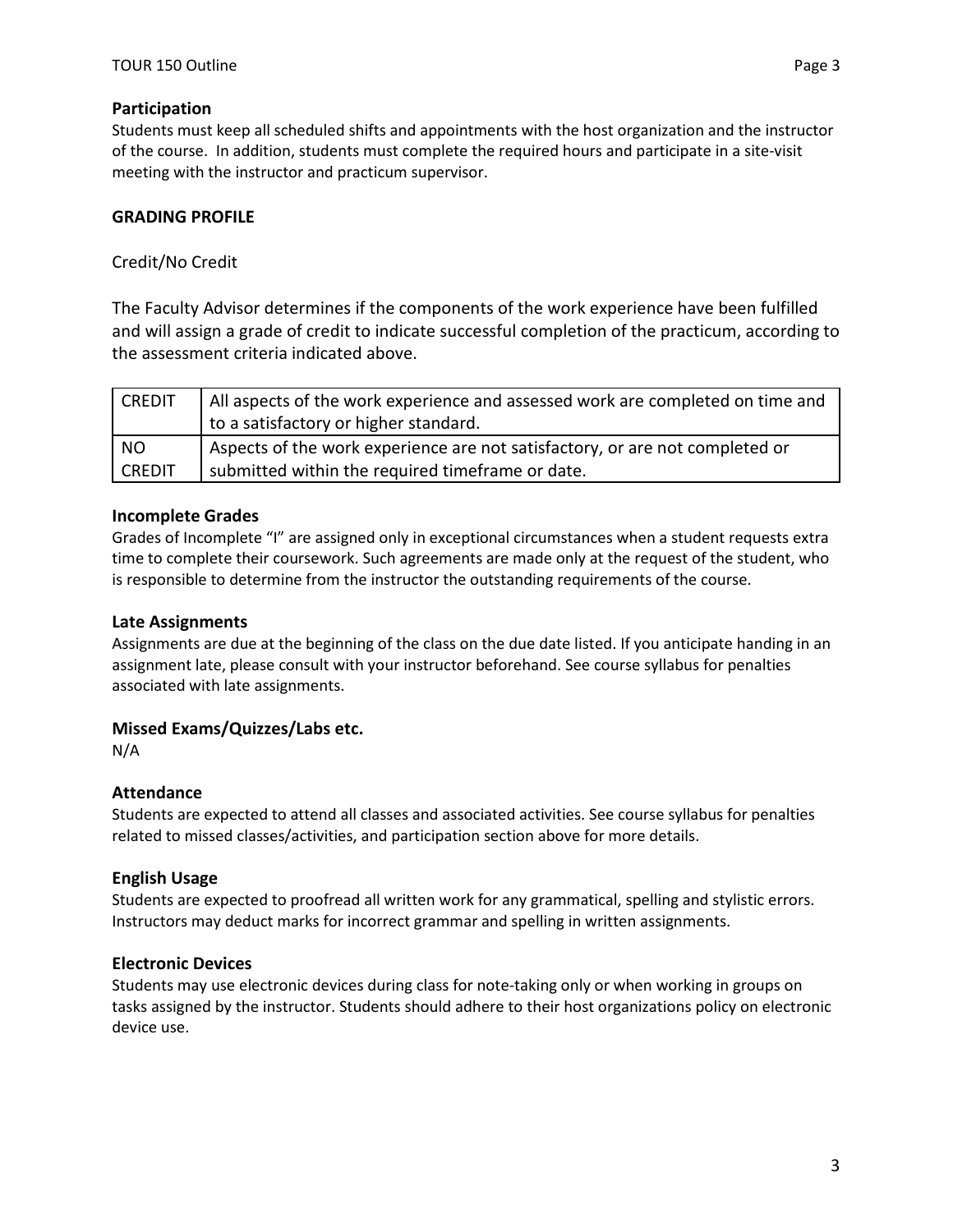#### **On-line Communication**

During the practicum, instructors will communicate with students using either their official Capilano University email or Moodle; please check both regularly. Official communication between Capilano University and students is delivered to students' Capilano University email addresses only.

#### **UNIVERSITY OPERATIONAL DETAILS**

#### **Tools for Success**

Many services are available to support student success for Capilano University students. A central navigation point for all services can be found at:<https://www.capilanou.ca/student-life/>

## **Capilano University Security: download the [CapU Mobile Safety App](https://www.capilanou.ca/student-life/support--wellness/safety--security/capu-safe-app/)**

## **Policy Statement (S2009-06)**

Capilano University has policies on Academic Appeals (including appeal of final grade), Student Conduct, Academic Integrity, Academic Probation and other educational issues. These and other policies are available on the University website.

## **Academic Integrity (S2017-05)**

Any instance of academic dishonesty or breach of the standards of academic integrity is serious and students will be held accountable for their actions, whether acting alone or in a group. See policy and procedures S2017-05 Academic Integrity for more information: <https://www.capilanou.ca/about-capu/governance/policies/>

Violations of academic integrity, including dishonesty in assignments, examinations, or other academic performances, are prohibited and will be handled in accordance with the Student Academic Integrity Procedures.

**Academic dishonesty** is any act that breaches one or more of the principles of academic integrity. Acts of academic dishonesty may include but are not limited to the following types:

**Cheating**: Using or providing unauthorized aids, assistance or materials while preparing or completing assessments, or when completing practical work (in clinical, practicum, or lab settings), including but not limited to the following:

- Copying or attempting to copy the work of another during an assessment;
- Communicating work to another student during an examination;
- Using unauthorized aids, notes, or electronic devices or means during an examination;
- Unauthorized possession of an assessment or answer key; and/or,
- Submitting of a substantially similar assessment by two or more students, except in the case where such submission is specifically authorized by the instructor.

**Fraud**: Creation or use of falsified documents.